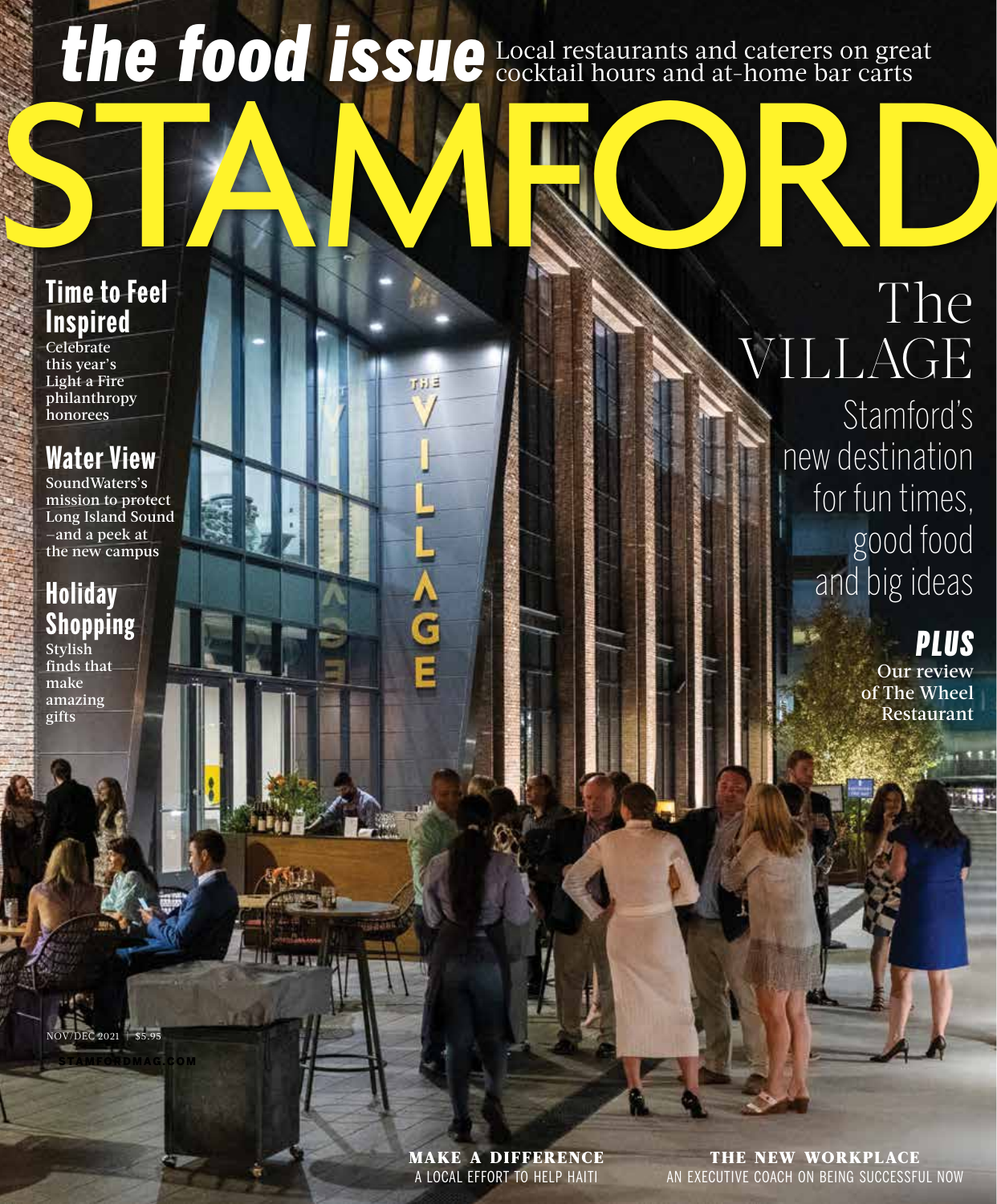# **STAMFORD** *vol. 12 | no. 6* **contents***NOV/DEC 2021*

# **features**

*40*<br> *CREATORS AND CONNECTORS*

Stamford has a new landmark: The Village, a transformational waterfront development. Here's the scoop. *by chris hodenfield*

*52 IN GOOD SPIRITS* During the holidays, make time for gathering with friends and family at local places that set the stage. *by joey macari* 

*60 CAUSE AN EFFECT* When there's a need close

to home, a hero steps up to help. Here's our list of Light a Fire changemakers of philanthropy and volunteerism. *by jill johnson mann*

*74 CHANGING TIDES* A look at the new SoundWaters complex and its mission to protect Long Island Sound. *by joey macari*



**top**: Light a Fire honoree Wilner Joseph **below**: Raspberry Trifle with Pistacio Nougatine by Marcia Selden Catering & Events

# **departments**

10 *EDITOR'S LETTER by diane talbot sembrot*

13 *STATUS REPORT* 

BUZZ A professional stager's tips for easy holiday decorating; Bill Berman on flourishing in today's workplace; books to enjoy by the fire; locals pick Stamford favorites; Hope for Haiti; plant-based eating

> SHOP Our fun and stylish Holiday Gift Guide

DO Fitness for a Happy Thanksgiving



GO Luxury travel escapes

38 *MONEY MATTERS* How to gift money

87 *INDEX OF ADVERTISERS*

88 *POSTSCRIPT by d onna moffly* 

STAMFORD MAGAZINE NOV/DEC 2021, VOL. 12, NO. 6 // STAMFORD MAGAZINE is published bimonthly by Moffly Media, Inc., 205 Main St., Westport, CT 06880. POSTMASTER: Send address changes (Form 3579) to STAMFORD MAGAZINE, P.O. BOX 9309, Big Sandy, TX 75755-9607.

*on the cover: the village • photography: kyle norton*

*2*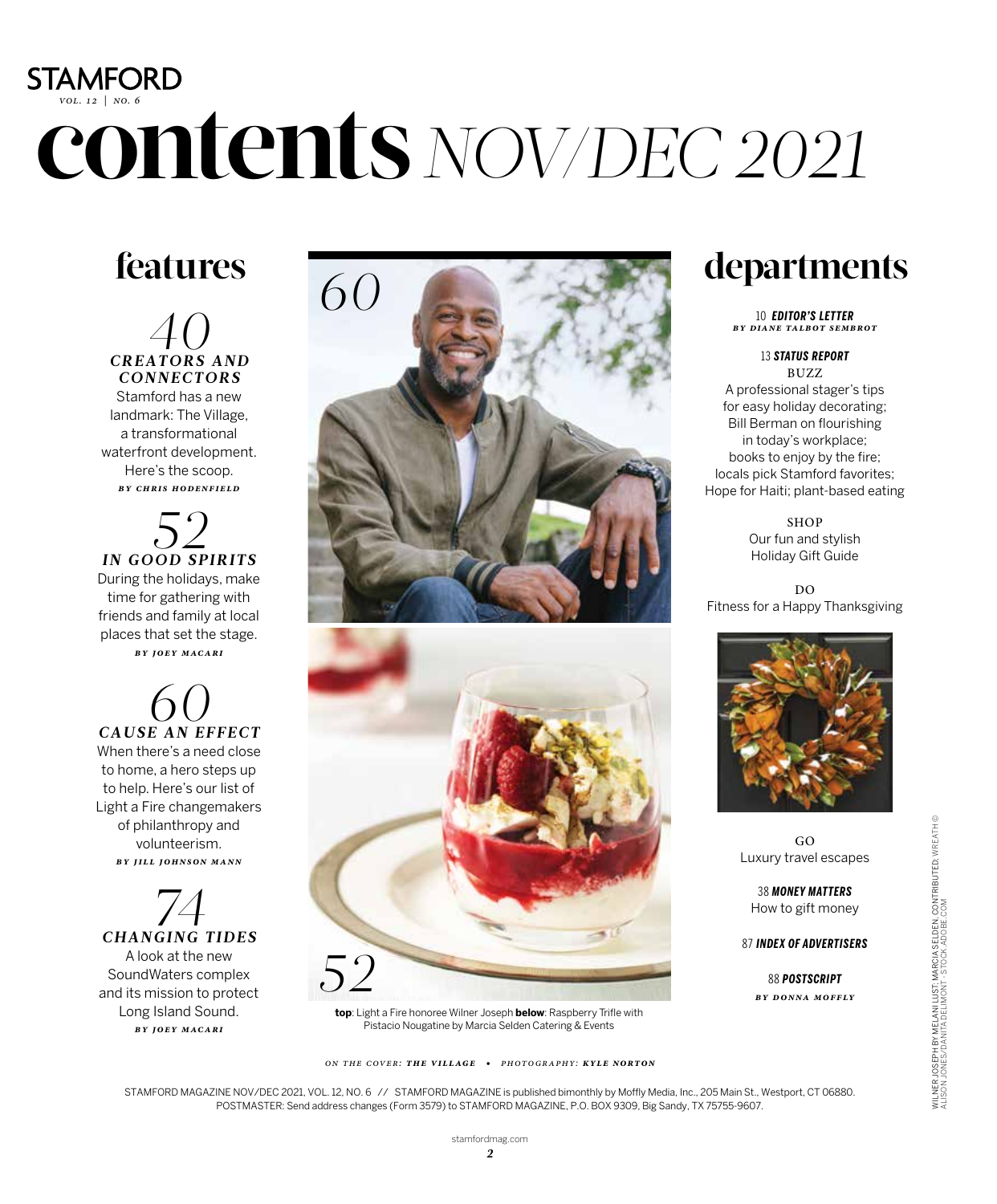



he magic of the holidays isn't just in the candles and bows; it's also in the moments of togetherness. No matter how you choose to celebrate the season, restaurants and bars

 $\begin{array}{c}\n\hline\n\text{1} & \text{2} \\
\hline\n\text{2} & \text{2} \\
\hline\n\text{3} & \text{2} \\
\hline\n\end{array}$ around town are here to make sure you have a good time with others. The comfort of home and our hometown, Stamford, always finds ways to lighten and brighten the mood and create the moments that bring meaning to these special days.

Sometimes that can be throwing your annual Ugly Sweater Party with close friends to take in some bartending skills at a neighborhood hotspot or making plans to meet up with someone special at a nearby restaurant for festive wining and dining. From big family bashes to little escapes, there's a place for everyone to grab a fun (and delicious) break from the mad holiday dash. Read on for our gift to you—a good-taste guide to good times close to home.

*by joey macari*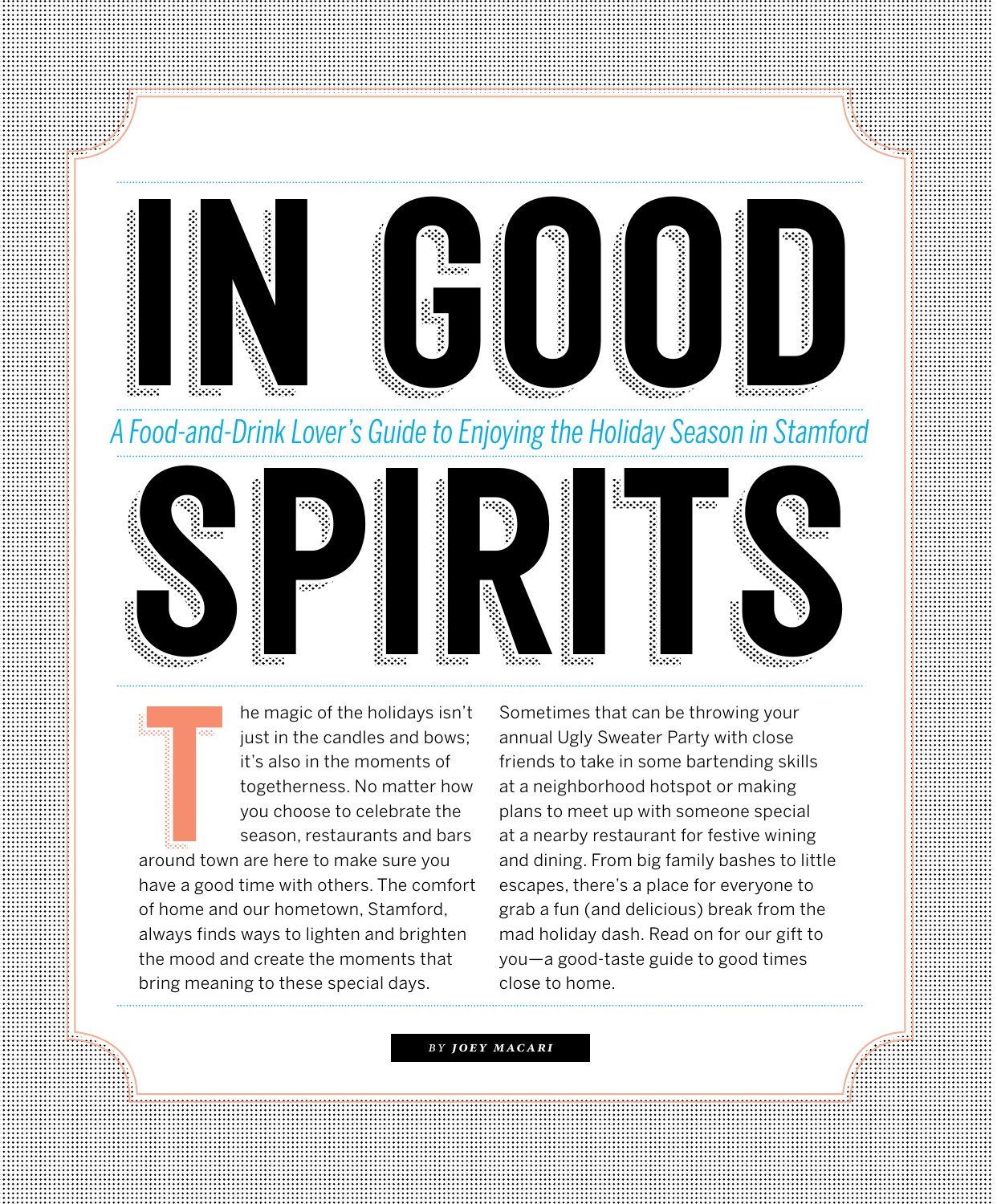



### Wedding Celebration on the Calendar

Raise a Toast to an Open Bar During Cocktail Hour

then it comes to wedding planning,<br>there's a lot to think about. Between<br>who's making the cut on the guest<br>lists to what color the bridesmaid dresses there's a lot to think about. Between who's making the cut on the guest lists to what color the bridesmaid dresses are going to be, it's enough to make I Do's seem like I Don'ts. Very good thing the pros at WATERS EDGE AT GIOVANNI'S (*watersedgeatgiovannis.com*) are experts on celebrating just about anything. Voted Best of Weddings by *The Knot,* and Moffly Media's own Best of the Gold Coast Connecticut winner for wedding reception venue in 2021, this renowned steakhouse and event space offers top-notch wedding packages housed in their elegant and tasteful suite rooms.

Although the *pièce de résistance* of any wedding is typically the main course or the cake, the cocktail hour is just as important. Everyone knows that the cocktail hour sets the tone for the evening. With that in mind, JoAnn Latorraca, owner and banquet manager of Waters Edge, shares the secrets to the wedding cocktail hour just for *Stamford* magazine readers.

"The Waters Edge at Giovanni's cocktail hour is a person's first impression of your party," JoAnn begins. "It's about an hour long and designed for people to mingle and reconnect with those they have not seen in a long while—all before the partying starts. The cocktail party is one of the most important features of any celebration—the right drinks, the right food and the best atmosphere relaxes people and gets them in the mood to party."

JoAnn encourages a taste testing at Waters Edge so she can add some of her own creative

touches on the event. "I usually start by focusing on the wedding couple. I see what they like, what drinks are their favorites, etc. Then I try to incorporate a seasonal ingredient to the cocktail. I usually make a few and have the couple pick their favorite for their special signature drink."

Because cocktail hour is the acclimating period after the wedding ceremony, JoAnn suggests strategizing the arrangement of the food tables and bars that guests see when they first walk in.

"Our feng shui of party flow includes making our guest feel like family. We guide you towards the bar to grab a drink and, along the way, find an easy, light, small plate of food to nibble on with your drink. We have tables for seating or standing as we pass different hors d'oeuvres. These tables may be nestled in between interactive food stations. We love creating a natural flow and know how to create the best experience for all types of celebrations. We have on staff several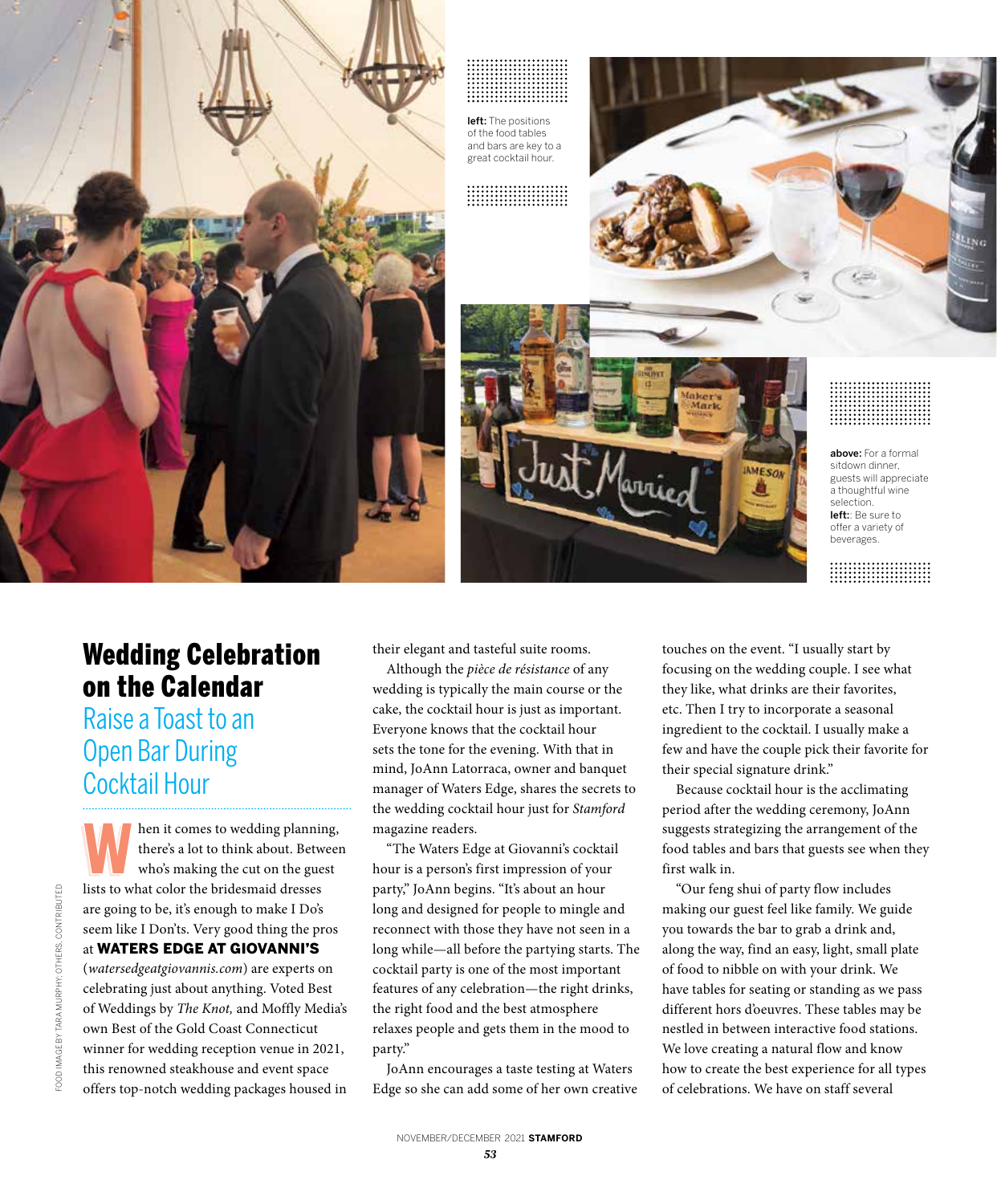consultants to make sure every detail is taken care of with one goal in mind, that your event is one you will remember fondly for many years to come."

When it comes to the bar situation, weighing the pros and cons of cash or open bar is also an important decision for couples to make. "Most guests expect an open bar of sort," JoAnn says. "Having a cash bar has its perks—it's less expensive on the couple, but with an open bar, people tend to socialize more and it feels more like a complete wedding and a grand gesture of sorts for the guests—like a 'thank you for coming.' "

JoAnn recommends a stocked bar, which means it is fully prepped with beer, wine and champagne as well as crowd favorites, such as cosmos, martinis and Manhattans. Also, she adds, that this season bourbon is trending. "Bourbon is the craze right now," she says, and that's good news for celebrations. "It's such a versatile liquor," she explains. You can serve it hot (as in a hot toddy, that is) if you're having a white-winter wedding or pair it with seasonal flavors like cinnamon, cranberry or maple in an old-fashioned over ice.

Pass the plates, there's plenty to go around. Guests have up to eight options for passed butler plates, ranging from your traditional meatballs and stuffed mushrooms to nichy light bites like French onion soup bowls and Gorgonzola Dolce-N-Fig Tarts. Themed food stations included in the wedding package elevate the fun and bring a couple's unique flavor palate to the fold. Couples can keep it casual and fun with an all-American buffet, complete with sliders, ribs and all the fixins', or a trip "South of the Border" with a build-your-own-taco-and-fajita station; the opportunities are endless.

Guests like to be entertained, so JoAnn makes sure every cocktail hour includes some sort of interactive display. Whether it's photo booths, boards or tokens for guests to write good wishes for the newlyweds, cocktail hour is a great time to knock those out, before "Uptown Funk" brings guests to the dance floor.

Waters Edge offers tours of their private suites and dining rooms (see *special-events. watersedgeatgiovannis.com)*.





### Feeling Groovy Break with Tradition for the Fun of It

f one were to explain the millennial<br>zeitgeist in a word, it's *vibe*. With such a<br>bustling young community in Stamford,<br>vibe takes form in many different ways. It's f one were to explain the millennial zeitgeist in a word, it's *vibe*. With such a bustling young community in Stamford, having the right look, the right company and the right drink (or two). Where to catch the best vibes? You're leaps ahead of the game to start your quest at **TACO DADDY** and THE LILA ROSE (*tacodaddystamford .com*). The brainchild of John and Morgan Nealon, husband-wife duo, Taco Daddy

and its new sister restaurant, The Lila Rose, have been serving up great vibes and equally great food and cocktails so consistently, it has created something of its own vibrant community of people who simply love to have a good time.

After leaving Fortina, John teamed up with his wife to create Taco Daddy in 2019. They've been known as the crunchwrap gods, cocktail wizards and fun-time-givers ever since. Now, with the new The Lila Rose, a fanciful cocktail and tapas bar, the fun keeps going.

"The Lila Rose came from the singular thought, 'Taco Daddy needs a neighbor,' says John. "Nowadays, I think the collective feel around town is, 'All you want to do is go out and do something.' We wanted to give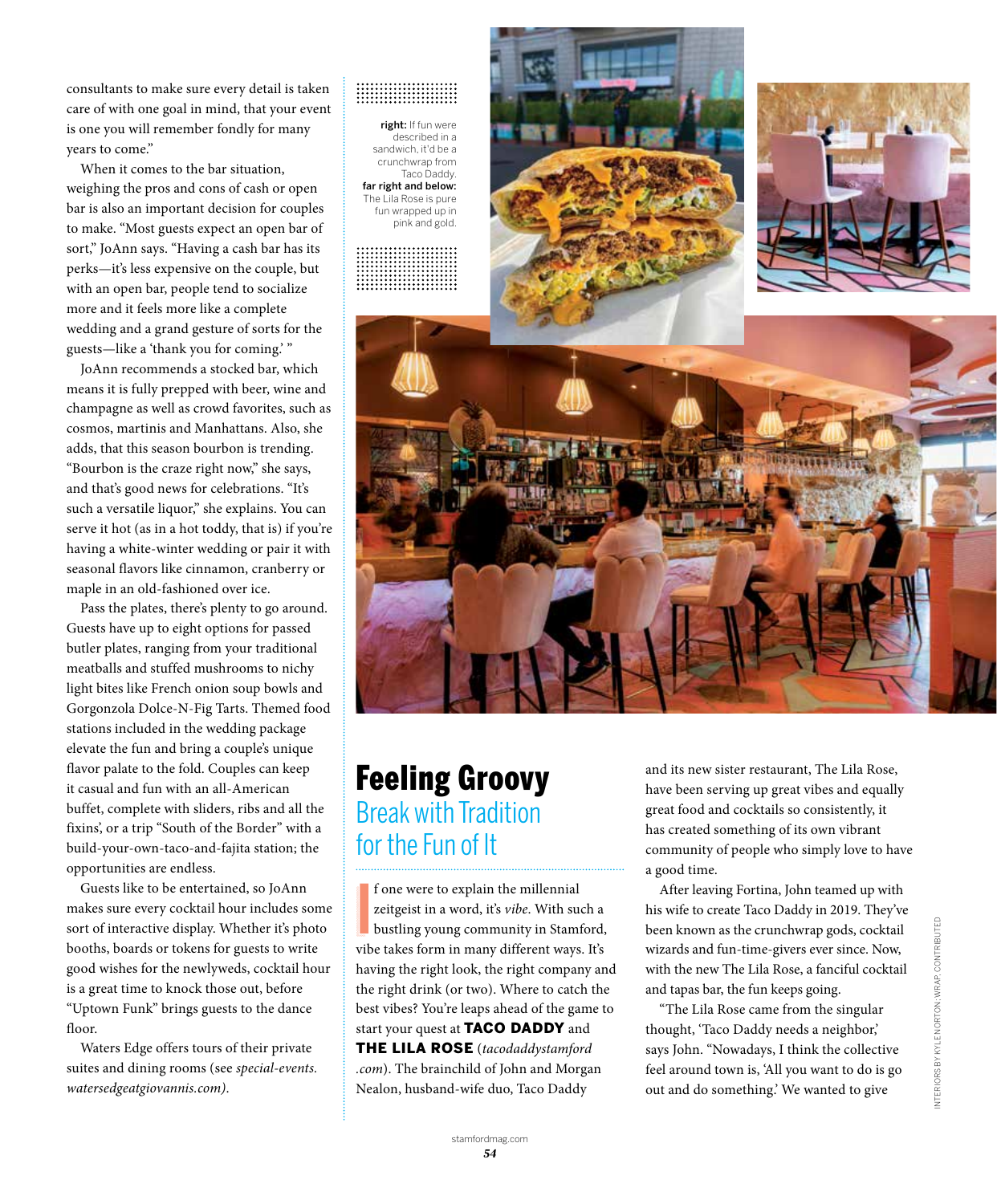



people in Stamford a feel that they're not in Stamford, that you might only see in a larger format like a New York City club."

The design and mood of The Lila Rose conveys an attainable elegance and nostalgic flare. "First, picture where Tony Montana eats in the dining room in *Scarface*, mixed with the sort of escapism of the 1970s, reminiscent of Studio 54 vibe," John paints. "Just fun, loud and a throwback to a time of old."

The design is also a nod to John's family quirks. "I wanted to give homage to my mom and sisters collective, aesthetic palate: the pink and gold chunky bracelets they wear became part of the decor in that we wanted to bring back gold becoming cool again, while conveying that sense of luxury without putting a price point on it. Everything in Lila has a reason for it, from the gold flatware and gold trees to the crazy floor designs from our brilliant designer Michaela Santalucia. We had a blast designing The Lila Rose."

Of course, you also come for the cocktails, which, not necessarily by design, was chiefly emphasized at the start of both restaurants. In the beginning John cooked and focused on their bar program; it was priority for the restaurant. Morgan, who comes from a bartending background, worked with Dave Cohade to ensure the cocktail program was eclectic, functional and, at times, funky.

"When we realized how aesthetically pleasing it was having a drink focus within this young demographic, despite not having a real chef in this location in the area, we took off from there," says Morgan. "We wanted things that were tasty, beautiful and delicious—that's our strength. At The Lila Rose, the drink list is smaller, twists on classics, but the glassware makes the statement for you." For example, have you ever wanted your drink in a lightbulb? Well, Lila Rose got you covered.

As the pandemic situation evolves, one thing that remains consistent, adds Morgan, is their creative spirit. "For us, especially during Covid, we saw restaurateurs stop creating. Everyone was in such a stressed state and it's hard to stay creative and not rely on old hits or cut menus down. The way we got through this difficult time was by staying creative," she says. "At meetings, we have one rule: You come up with something, you make it. We all give feedback and sometimes it gets on the menu, but, most important, it's fun."

Expect the *wow* factor this holiday season as both Taco Daddy and The Lila Rose decks out their spaces for the season with twinkling lights, and according to the Nealons, "a comical amount of Christmas trees." We would expect nothing less.

The Stamford restaurateurs will share on their Instagram feeds @tacodaddyandthelilarose all the upcoming details on their holidaythemed blackout brunches and not-to-bemissed Thanksgiving-themed offerings as well as how to book party space at either of their restaurants.

right: Cranberry Pomegranate Mezcalita

# Let It Pour Craft the Perfect Bar Cart at Home

his holiday season you might be<br>considering hosting a full meal, soul<br>to nuts, at home. On the other hand,<br>you might also want to keep it simple and his holiday season you might be considering hosting a full meal, soup to nuts, at home. On the other hand, host a cocktail hour just for a few friends. Either way, and anywhere between the two extremes, one secret to success is found in the same place: a well-dressed bar cart. Simply put, a good one makes an impression on your guests. And to do that, give it the works: seasonal garnishes, tasty appetizers, fancy napkins and, of course, a great selection of wine, liquor, mixes and more.

Because a bar cart for even the smallest of holiday-time gatherings needs thoughtful TLC, we wanted to serve you expert advice on how to get all of the important details just right—we turned to Jeffrey Selden, managing partner of MARCIA SELDEN CATERING (*marciaselden.com*). For more than forty years, the business has produced works of delicious art. Based in both Stamford and New York City, the caterers make the area's most discerning clientele look their best at every soiree.